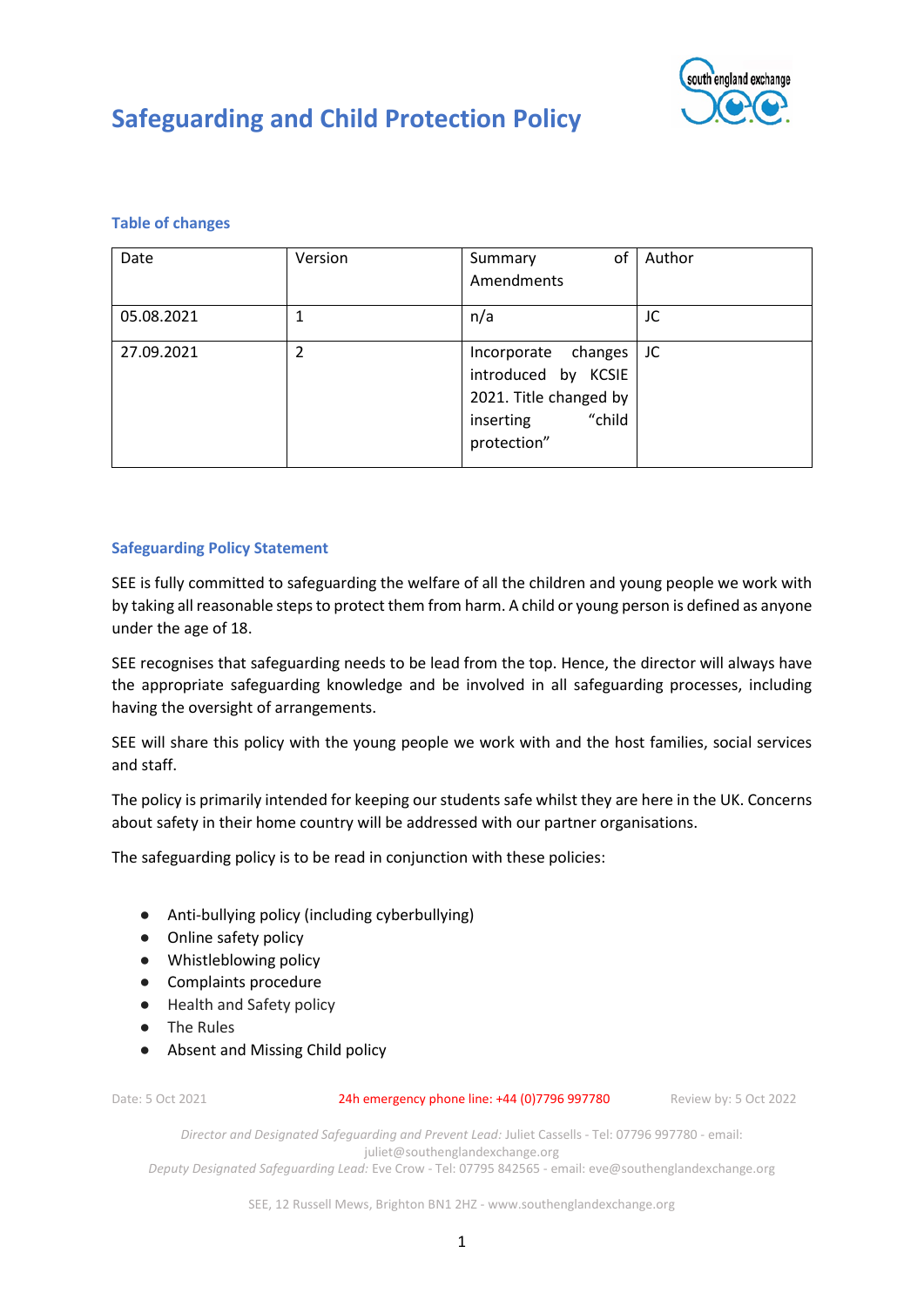

- Low level concern policy
- Emergency plan
- Safer recruitment policy
- Anti-radicalisation policy
- Private fostering statement
- Relocation Policy
- Staff and host family code of conduct
- Brighton International School Staff discipline and sanctions policy

### **Legislation and Guidance**

This policy is based on the following legislation and guidance:

- Children Act 1989
- Children Act 2004
- Keeping Children Safe in Education (Statutory Guidance for schools and colleges on safeguarding children and safer recruitment) 2021
- Working together to safeguard children (Statutory guidance on inter-agency working to safeguard and promote the welfare of children) 2018 (updated 2020)

### **DBS and Barred List Checks**

All members of staff and all members of host families aged 16 and over must be fully DBS checked before they take up employment / hosting. Where appropriate, the check will be of the enhanced type and a Barred List check will be conducted additionally.

### **Promoting Children's Wellbeing**

SEE will support all students by:

- Selecting schools where the curriculum includes social and emotional aspects of learning, drug, alcohol and tobacco education and relationships and sex education
- Building a response to online threats, enabling students and host families to learn about the risks of new technologies and social media and to use these responsibly
- building resilience to radicalisation by promoting fundamental British values and enabling them to challenge extremist views
- providing students with a number of appropriate adults to approach if they are in difficulties
- supporting the child's development in ways that will foster security, confidence and independence

Date: 5 Oct 2021 24h emergency phone line: +44 (0)7796 997780 Review by: 5 Oct 2022

*Director and Designated Safeguarding and Prevent Lead:* Juliet Cassells - Tel: 07796 997780 - email: juliet@southenglandexchange.org *Deputy Designated Safeguarding Lead:* Eve Crow - Tel: 07795 842565 - email: eve@southenglandexchange.org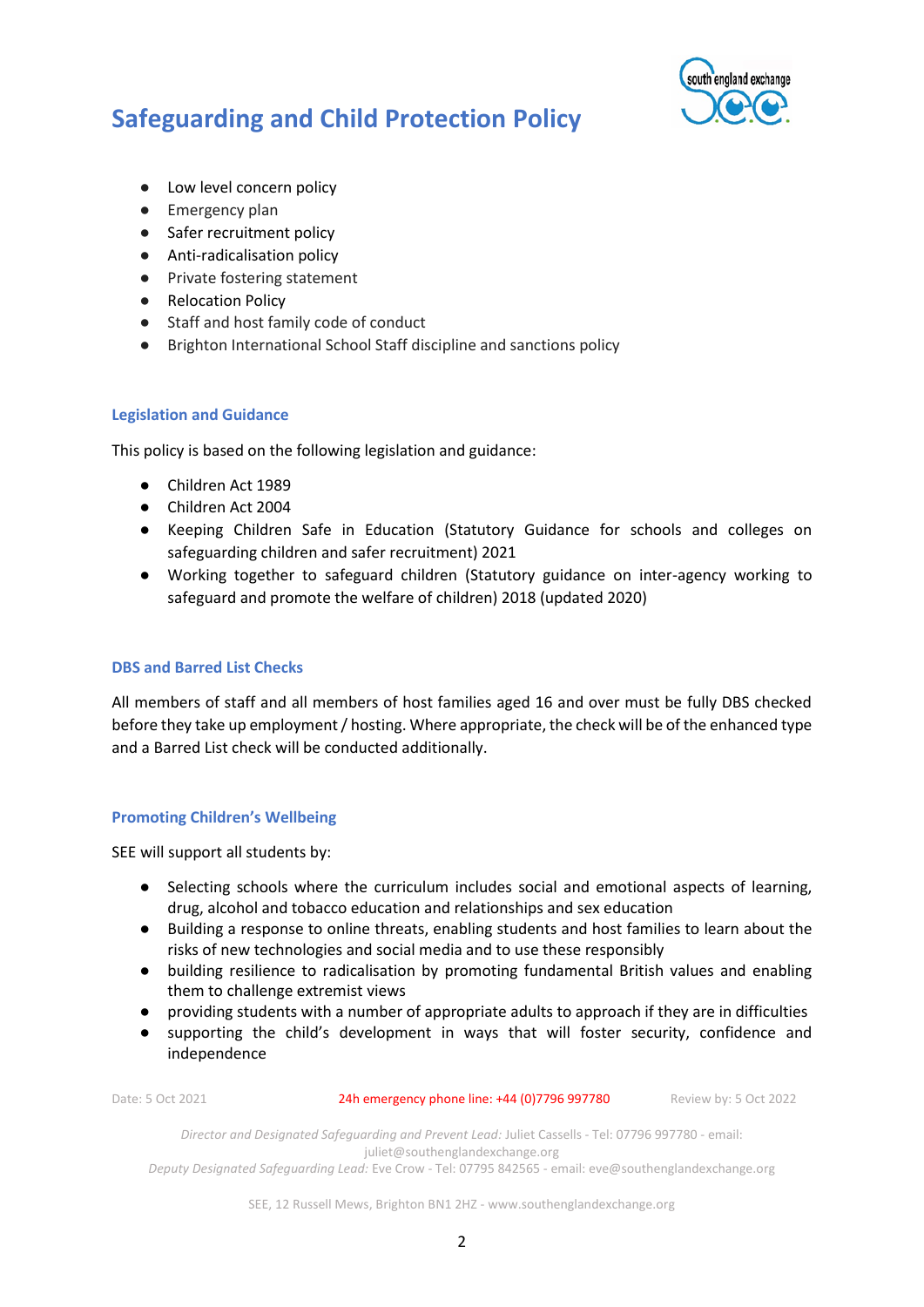

- encouraging development of self-esteem and self-assertiveness while not condoning aggression or bullying
- ensuring that all staff understand their responsibility for safeguarding and know what to do if they have a concern for a child's wellbeing
- liaising and working together with other support services and those agencies involved in safeguarding children
- monitoring school attendance patterns and reviewing and responding to them as part of welfare and protection procedures
- monitoring children who have been identified as having welfare or protection concerns and providing appropriate support.

### **Staff Training**

All new staff and host families are given an online induction which includes child protection training proportionate to their roles and responsibilities. The training focuses on recognising signs of abuse, how to respond and report concerns, and on e-safety. This training is reinforced through annual updates and the host family assessment pack. All staff and host families receive safeguarding training at least every three years. Part of the induction is the requirement that all new staff members familiarise themselves with part 1 of the current version of Keeping Children Safe in Education.

The Designated Safeguarding Lead (DSL) and her deputy undergo nationally recognised DSL training every two years. In addition, the DSL is qualified to train others in safeguarding matters.

Annual updates are disseminated via SEE's Safeguarding Newsletter.

All child protection training and renewals are recorded in SEE's database.

#### **Mechanisms**

It is essential that we all adhere to our safeguarding policy, which is based on 6 fields. This policy ensures that processes are correct and transparent. This protects everyone involved.

Date: 5 Oct 2021 24h emergency phone line: +44 (0)7796 997780 Review by: 5 Oct 2022

*Director and Designated Safeguarding and Prevent Lead:* Juliet Cassells - Tel: 07796 997780 - email: juliet@southenglandexchange.org *Deputy Designated Safeguarding Lead:* Eve Crow - Tel: 07795 842565 - email: eve@southenglandexchange.org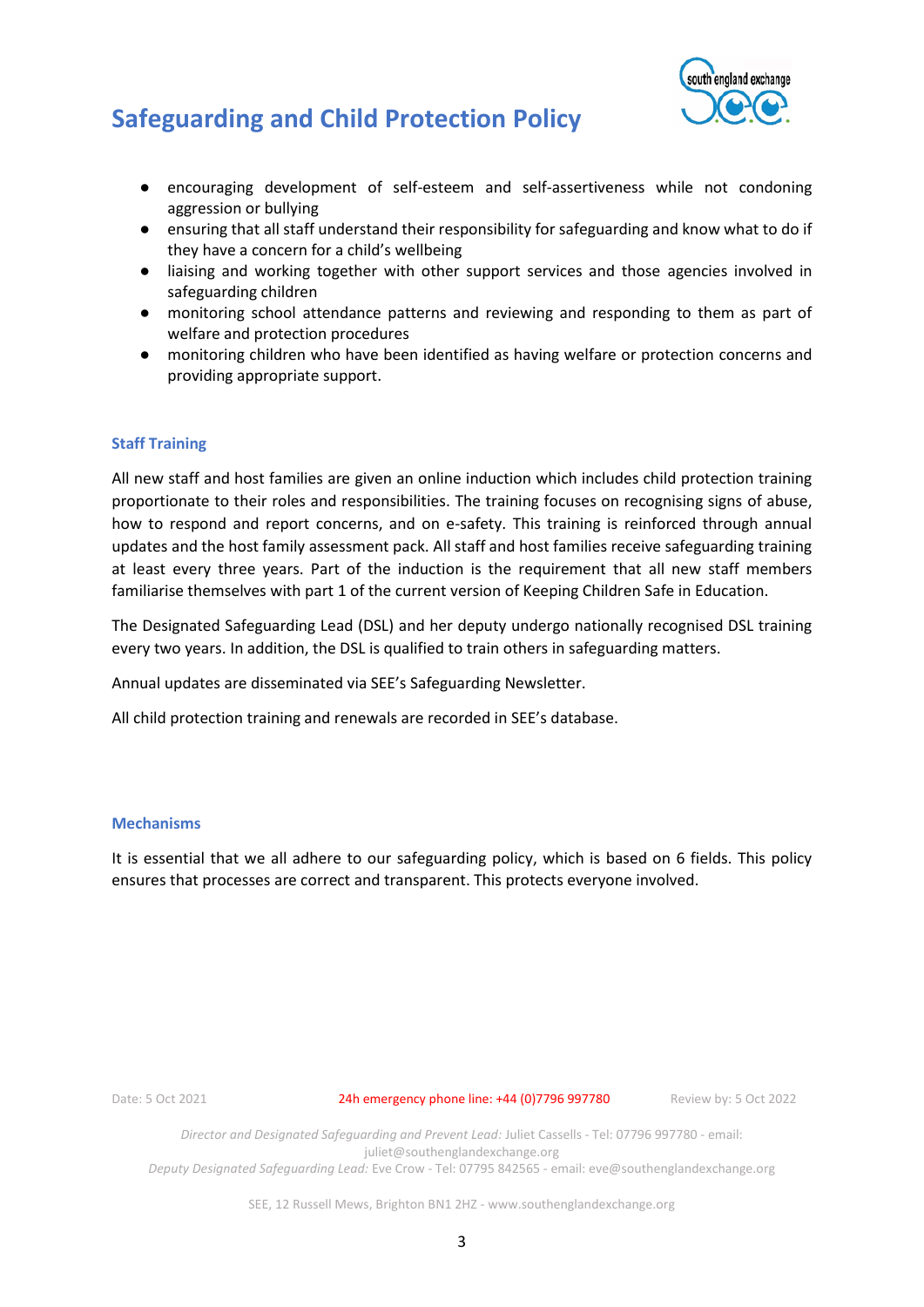



#### **Recognition**

In order to keep young people safe, we must be able to recognise risks. All staff members are required to know the definition and common signs of abuse and keep an open mind to the possibility it is occurring.

(source: Keeping Children Safe in Education 2021 pp.11,12):

"Abuse: a form of maltreatment of a child. Somebody may abuse or neglect a child by inflicting harm or by failing to act to prevent harm. Children may be abused in a family or in an institutional or community setting by those known to them or, more rarely, by others. Abuse can take place wholly online, or technology may be used to facilitate offline abuse. Children may be abused by an adult or adults or by another child or children."

"Physical abuse: a form of abuse which may involve hitting, shaking, throwing, poisoning, burning or scalding, drowning, suffocating or otherwise causing physical harm to a child. Physical harm may also be caused when a parent or carer fabricates the symptoms of, or deliberately induces, illness in a child."

"Emotional abuse: the persistent emotional maltreatment of a child such as to cause severe and adverse effects on the child's emotional development. It may involve conveying to a child that they are worthless or unloved, inadequate, or valued only insofar as they meet the needs of another person. It may include not giving the child opportunities to express their views, deliberately silencing them or 'making fun' of what they say or how they communicate. It may feature age or developmentally inappropriate expectations being imposed on children. These may include interactions that are beyond a child's developmental capability as well as overprotection and limitation of exploration and learning, or preventing the child from participating in normal social interaction. It may involve seeing or hearing the ill-treatment of another. It may involve serious bullying (including cyberbullying), causing children frequently to feel frightened or in danger, or the exploitation or corruption of children. Some level of emotional abuse is involved in all types of maltreatment of a child, although it may occur alone."

Date: 5 Oct 2021 24h emergency phone line: +44 (0)7796 997780 Review by: 5 Oct 2022

*Director and Designated Safeguarding and Prevent Lead:* Juliet Cassells - Tel: 07796 997780 - email: juliet@southenglandexchange.org *Deputy Designated Safeguarding Lead:* Eve Crow - Tel: 07795 842565 - email: eve@southenglandexchange.org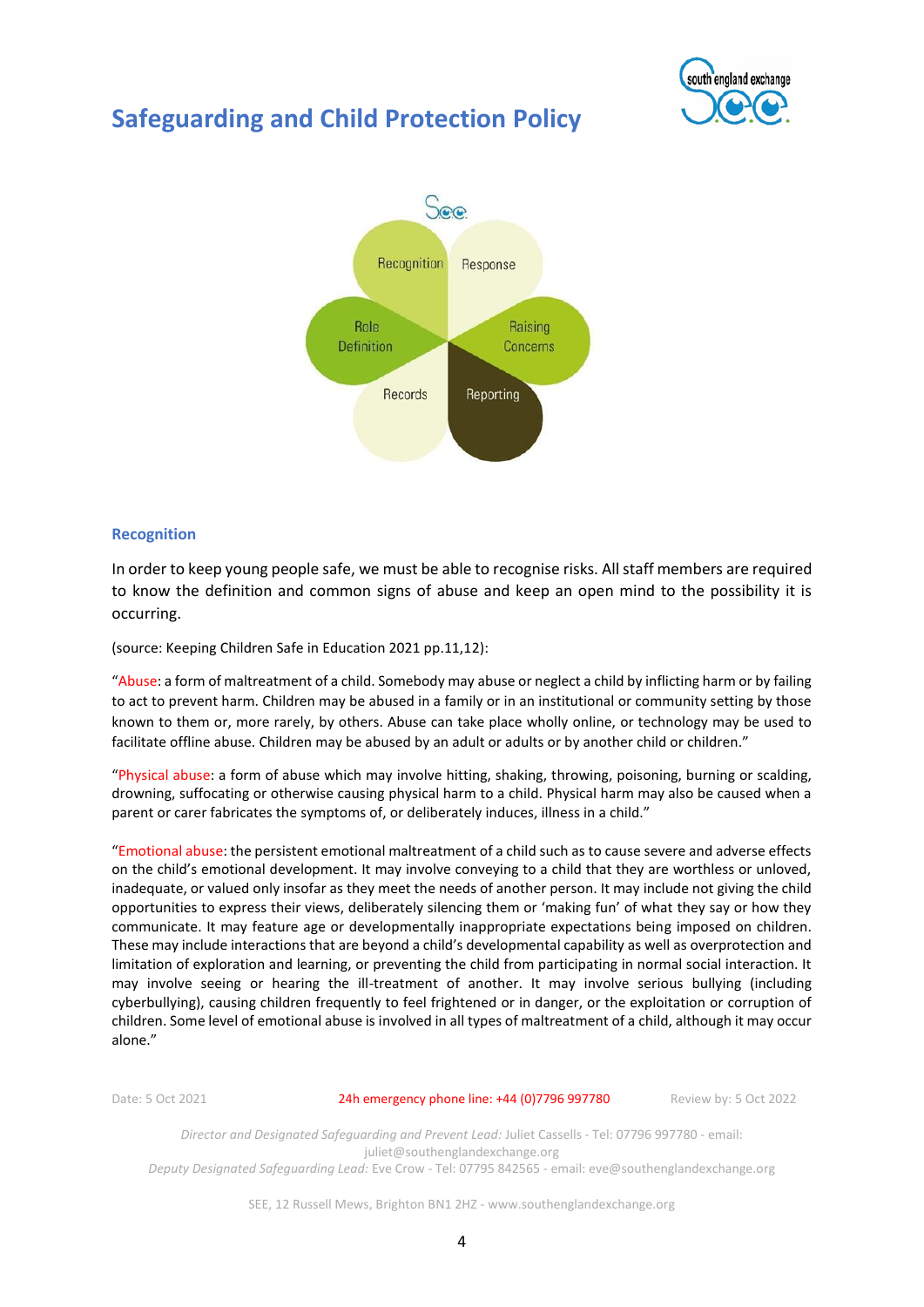



"Sexual abuse: involves forcing or enticing a child or young person to take part in sexual activities, not necessarily involving a high level of violence, whether or not the child is aware of what is happening. The activities may involve physical contact, including assault by penetration (for example rape or oral sex) or non-penetrative acts such as masturbation, kissing, rubbing and touching outside of clothing. They may also include non-contact activities, such as involving children in looking at, or in the production of, sexual images, watching sexual activities, encouraging children to behave in sexually inappropriate ways, or grooming a child in preparation for abuse. Sexual abuse can take place online, and technology can be used to facilitate offline abuse. Sexual abuse is not solely perpetrated by adult males. Women can also commit acts of sexual abuse, as can other children. The sexual abuse of children by other children is a specific safeguarding issue (also known as peer-on-peer abuse) in education."

"Neglect: the persistent failure to meet a child's basic physical and/or psychological needs, likely to result in the serious impairment of the child's health or development. Neglect may occur during pregnancy, for example, as a result of maternal substance abuse. Once a child is born, neglect may involve a parent or carer failing to: provide adequate food, clothing and shelter (including exclusion from home or abandonment); protect a child from physical and emotional harm or danger; ensure adequate supervision (including the use of inadequate care-givers); or ensure access to appropriate medical care or treatment. It may also include neglect of, or unresponsiveness to, a child's basic emotional needs."

Staff are required to ask themselves regularly if all aspects of emotional abuse can be ruled out. The student exchange specific issue of whether a student is being treated differently to other members of the family must be included in this reflection. Signs to look out for include, but are not limited to:

- unexplained changes in behaviour or personality
- mental health concerns
- becoming withdrawn, seeming anxious
- becoming uncharacteristically aggressive
- lacks social skills and has few friends, if any
- poor bond or relationship with a parent/ host parent
- knowledge of adult issues inappropriate for their age
- running away or going missing
- always choosing to wear clothes which cover their body
- poor appearance and hygiene
- regular illness and infections
- signs of self-harm or injuries such as frequent cuts or burns
- eating disorders
- drug taking
- alcohol abuse
- producing, collecting and publishing nude images and videos
- deliberately missing school

Date: 5 Oct 2021 24h emergency phone line: +44 (0)7796 997780 Review by: 5 Oct 2022

*Director and Designated Safeguarding and Prevent Lead:* Juliet Cassells - Tel: 07796 997780 - email: juliet@southenglandexchange.org

*Deputy Designated Safeguarding Lead:* Eve Crow - Tel: 07795 842565 - email: eve@southenglandexchange.org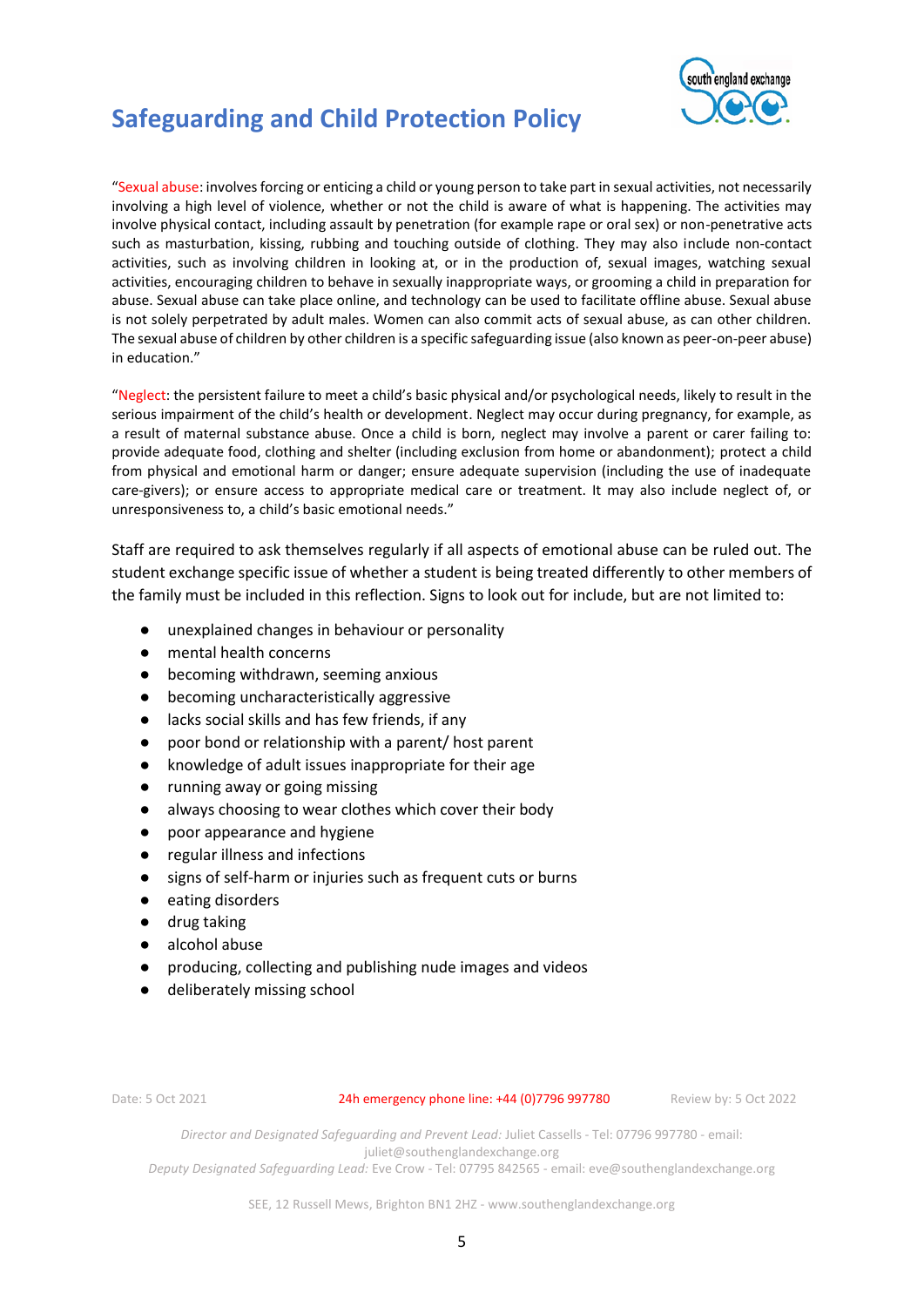

It must be remembered that children with Special Educational Needs or poorer English language skills may be disproportionately impacted and/or more prone to certain types of abuse whilst simultaneously not showing clear outward signs. Staff should also bear in mind that the language barrier may make it more difficult for some students to report incidents.

### **Specific forms of abuse**

Abuse can take many forms. The following have been defined by the government as specific issues (source: Keeping Children safe in education 2020, pp9ff:

"Child sexual exploitation (CSE) and child criminal exploitation (CCE)": Both CSE and CCE are forms of abuse and both occur where an individual or group takes advantage of an imbalance in power to coerce, manipulate or deceive a child into sexual or criminal activity, in exchange for something the victim needs or wants, and /or for the financial advantage or increased status of the perpetrator or facilitator and / or through violence or the threat of violence. CSE and CCE can affect children, both male and female, and can include children who have been moved (commonly referred to as trafficking) for the purpose of exploitation.

CCE: Some specific forms of CCE can include children being forced or manipulated into transporting drugs or money through county lines, working in cannabis factories, shoplifting or pickpocketing. They can also be forced or manipulated into committing vehicle crime or threatening/committing serious violence to others. Children can become trapped by this type of exploitation as perpetrators can threaten victims (and their families) with violence, or entrap and coerce them into debt. They may be coerced into carrying weapons such as knives or begin to carry a knife for a sense of protection from harm from others. As children involved in criminal exploitation often commit crimes themselves, their vulnerability as victims is not always recognised by adults and professionals, (particularly older children), and they are not treated as victims despite the harm they have experienced. They may still have been criminally exploited even if the activity appears to be something they have agreed or consented to. It is important to note that the experience of girls who are criminally exploited can be very different to that of boys. The indicators may not be the same, however professionals should be aware that girls are at risk of criminal exploitation too. It is also important to note that both boys and girls being criminally exploited may be at higher risk of sexual exploitation.

CSE: CSE is a form of child sexual abuse. Sexual abuse may involve physical contact, including assault by penetration (for example, rape or oral sex) or nonpenetrative acts such as masturbation, kissing, rubbing, and touching outside clothing. It may include non-contact activities, such as involving children in the production of sexual images, forcing children to look at sexual images or watch sexual activities, encouraging children to behave in sexually inappropriate ways or grooming a child in preparation for abuse including via the internet. CSE can occur over time or be a one-off occurrence, and may happen without the child's immediate knowledge e.g. through others sharing videos or images of them on social media. CSE can affect any child, who has been coerced into engaging in sexual activities. This includes 16 and 17 year olds who can legally consent to have sex. Some children may not realise they are being exploited e.g. they believe they are in a genuine romantic relationship.

#### Signs of CSE to look out for include:

Date: 5 Oct 2021 24h emergency phone line: +44 (0)7796 997780 Review by: 5 Oct 2022

*Director and Designated Safeguarding and Prevent Lead:* Juliet Cassells - Tel: 07796 997780 - email: juliet@southenglandexchange.org *Deputy Designated Safeguarding Lead:* Eve Crow - Tel: 07795 842565 - email: eve@southenglandexchange.org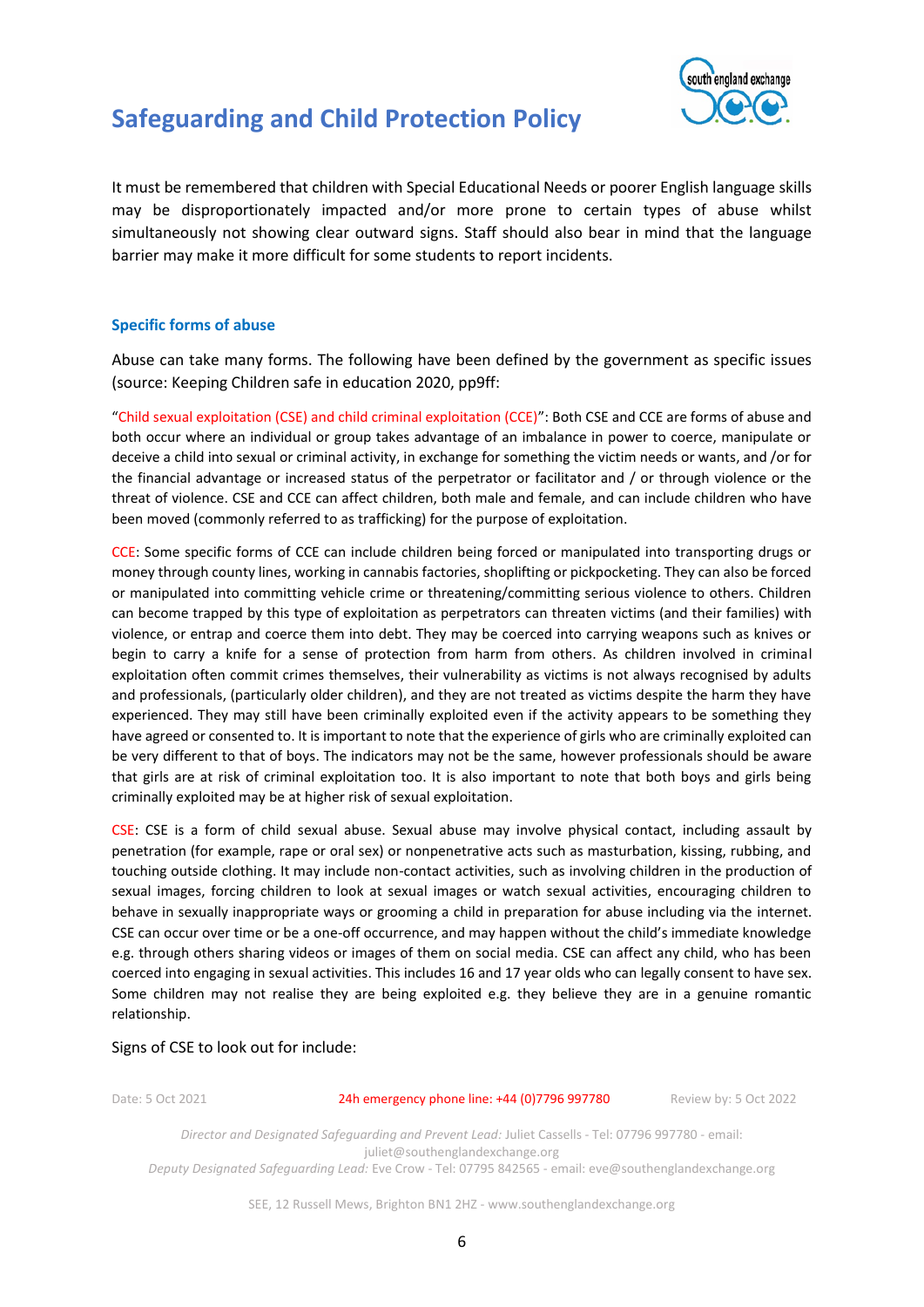

- avoiding people they know
- sexually transmitted diseases
- pregnancy fears

Signs of CCE to look out for include, in addition to the common signs listed above:

- staying away from the host family often
- travelling frequently without reasonable explanation
- possession of unexplained money or goods
- keeping frequent company with older persons
- being secretive
- using new slang words and acquiring gang-style clothing / tattoes

"Peer on peer abuse: persons in the same age group abusing another. This can include bullying (including cyberbullying); physical abuse such as hitting, kicking, shaking, biting, hair pulling, or otherwise causing physical harm; sexual violence such as rape, assault by penetration and sexual assault; sexual harassment such as sexual comments, remarks, jokes and online sexual harassment, which may be stand-alone or part of a broader pattern of abuse; abuse in intimate personal relationships; causing someone to engage in sexual activity without consent, such as forcing someone to strip, touch themselves sexually, or to engage in sexual activity with a third party; consensual and non-consensual sharing of nude and semi-nude images and/or videos (also known as sexting or youth produced sexual imagery); upskirting which typically involves taking a picture under a person's clothing without them knowing, with the intention of viewing their genitals or buttocks to obtain sexual gratification, or cause the victim humiliation, distress or alarm; initiation/hazing type violence and rituals."

Peer on peer abuse: signs to look out for:

- frequent disappearance of belongings
- unexplained injuries
- feigning illness when having to go to school
- problems with eating and sleeping
- trying to obtain more money than normally

"Female Genital Mutilation": Whilst this specific type of abuse may be less frequent given the European cultural backgrounds of the vast majority of BIS's students, staff should nevertheless keep an open mind towards the problem. A common alarm signal is the sudden temporary removal of a female student from school with no or insufficient explanation given. Upon return, the female student may display uncommon fear of being seen naked by others, have difficulty standing or sitting, spend more time on the toilet than normally, or appear anxious, depressed and quiet. If a teacher discovers that

Date: 5 Oct 2021 24h emergency phone line: +44 (0)7796 997780 Review by: 5 Oct 2022

*Director and Designated Safeguarding and Prevent Lead:* Juliet Cassells - Tel: 07796 997780 - email: juliet@southenglandexchange.org *Deputy Designated Safeguarding Lead:* Eve Crow - Tel: 07795 842565 - email: eve@southenglandexchange.org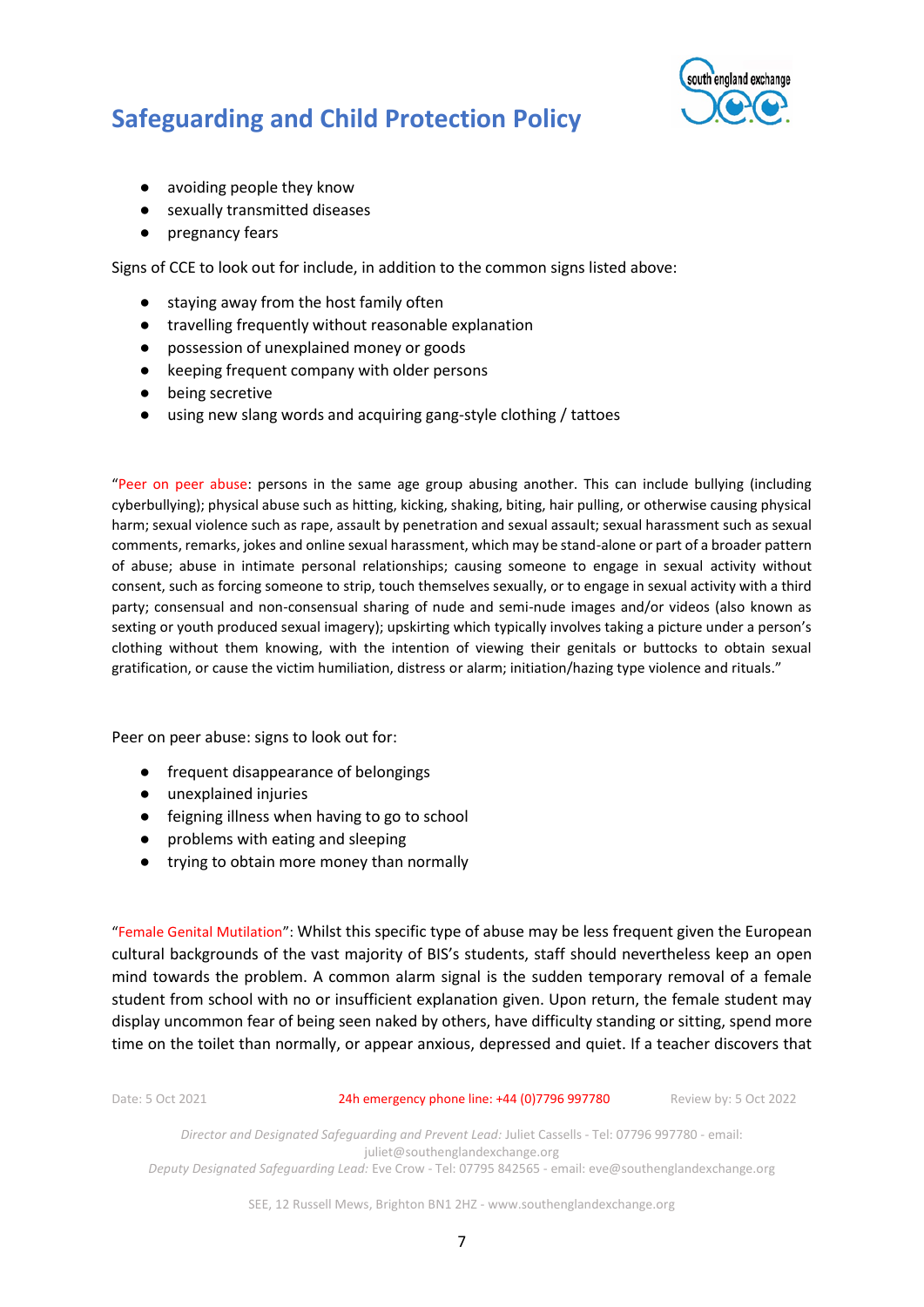

an act of FGM has been carried out on a girl under the age of 18, the teacher must report this to the police.

"Serious Violence": Whilst common risk factors for being a victim of or being involved in serious violent crime include being male, frequently being absent or excluded from school, having a history of offending and having experienced maltreatment as a young child, staff and families should nevertheless look out for the following signs among all pupils:

- frequent absences from school
- change in relationships
- relationships with older individuals or groups
- significant decline in performance
- signs of self-harm
- significant change in wellbeing
- unexplained injuries
- signs of assault
- unexplained gifts and new possessions

#### **Role Definition**

Designated Safeguarding and Prevent Lead (DSL): Juliet Cassells, 07796 997780 (24 hour hotline), [juliet@southenglandexchange.org](mailto:juliet@southenglandexchange.org)

Deputy Designated Safeguarding Lead: Eve Crow, 07795 842565, eve@southenglandexchange.org

The DSL and her deputy

- act as sources of support and advice to all students, staff members and host families
- refer all cases to the LADO and LSP where necessary
- liaise with LADO and LSP in all safeguarding matters
- ensure all records are accurate, complete and kept confidential
- request information about existing child protection and welfare concerns in the student's home country from the partner agencies abroad
- liaise with partner agencies abroad and where necessary, request that they co-ordinate approaches with the natural parents, schools and safeguarding authorities in the student's home country
- work with area managers to facilitate relocations (new host families)

Date: 5 Oct 2021 24h emergency phone line: +44 (0)7796 997780 Review by: 5 Oct 2022

*Director and Designated Safeguarding and Prevent Lead:* Juliet Cassells - Tel: 07796 997780 - email: juliet@southenglandexchange.org

*Deputy Designated Safeguarding Lead:* Eve Crow - Tel: 07795 842565 - email: eve@southenglandexchange.org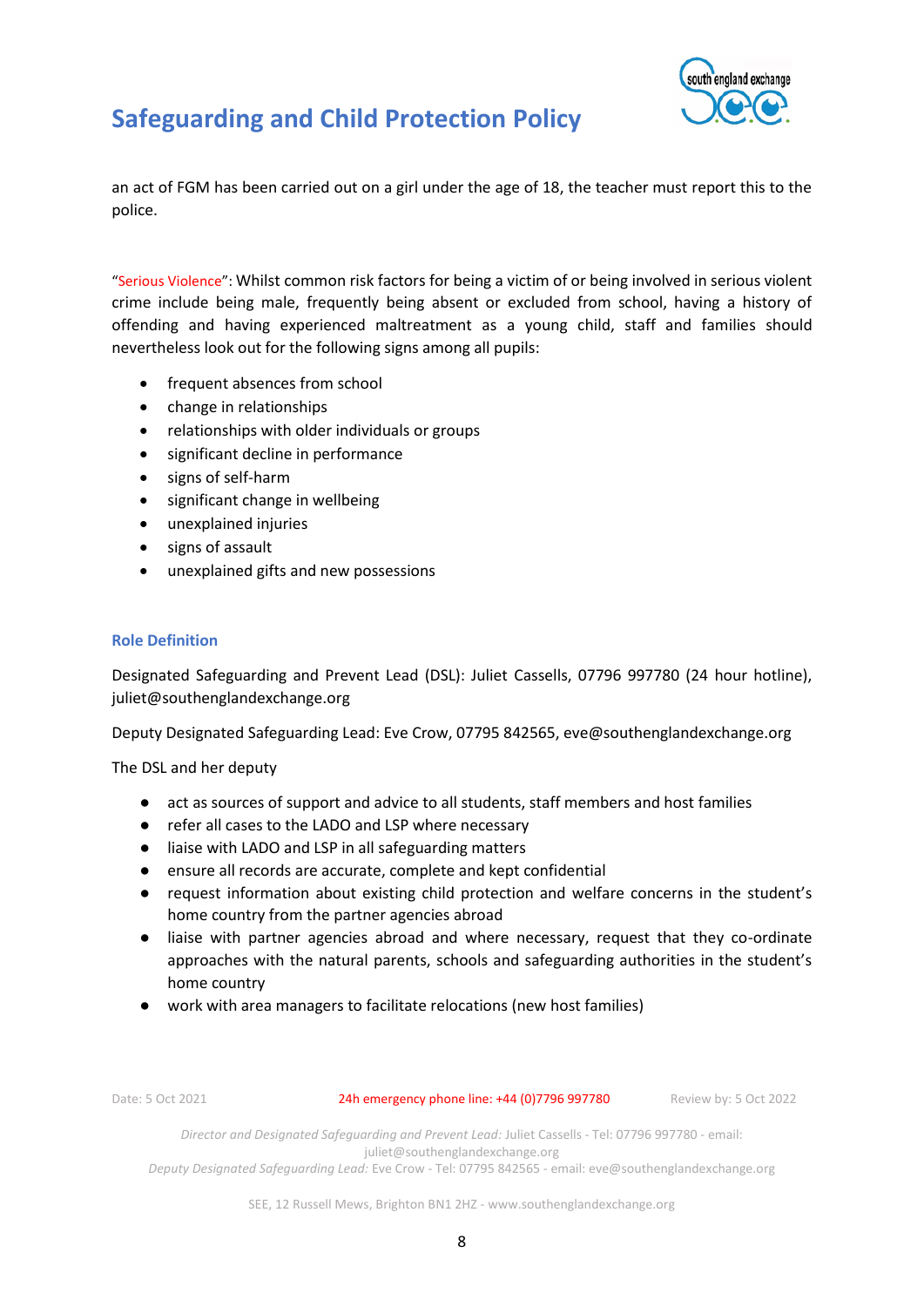

Tutors are the first and usual contact for students within school, but students must be made aware of the possibility to contact a different person. This can be the area manager or the DSL.

Talking to the organisation in their home country, natural parents, guidance counsellor, social services is often not the most effective route but it may never be discouraged.

### **Response**

The way we respond when young people confide is crucial. Staff are required to remain sensitive and calm, reassure the student, keep them that they are safe, were right to tell, are not to blame and are being taken seriously. They must keep the student safe, let them talk, ensure a positive experience and tell the student what will happen next. Staff should never question unless for clarification, make promises they cannot keep, rush into actions that may be inappropriate, make/pass a judgment on alleged abuser, take sole responsibility. Staff must never give the impression that the student is creating a problem by reporting the situation.

Considerations of confidentiality will not be allowed to override the rights of children or young members to be protected from harm. Discretion will always be applied.

Any unusual incidents must be reported immediately and in writing to the DSL. Families, staff and students can do so by email or post, although an initial phone conversation is encouraged. Staff members use the *unusual incident form.* All fields on this form are encrypted for added security when they are being stored in Zoho's database. If a child is in immediate danger, the reporting person must call 999 without delay.

SEE will inform and take advice from LSP, LADO or police, and, where the concern regards a school or club setting, their safeguarding lead. Where SEE feels it wants to differ from this advice, the reason for the deviation must be documented. Further help can be sought from organisations such as the NSPCC.

Decisions must take into account the position of the host family and school / club, where applicable. Safeguarding the student will be the paramount factor. The student's wishes and feelings must be taken into account when deciding which action is to be taken and which services are to be provided. SEE will work closely with the local authorities involved in the case. Together, they will decide

- how to protect the victim (risk assessment)
- if other individuals are at risk and how to protect them (risk assessment)
- how and if to investigate
- whether to approach the alleged perpetrator
- whether other authorities such as the police should be informed
- which information can be shared

Date: 5 Oct 2021 24h emergency phone line: +44 (0)7796 997780 Review by: 5 Oct 2022

*Director and Designated Safeguarding and Prevent Lead:* Juliet Cassells - Tel: 07796 997780 - email: juliet@southenglandexchange.org

*Deputy Designated Safeguarding Lead:* Eve Crow - Tel: 07795 842565 - email: eve@southenglandexchange.org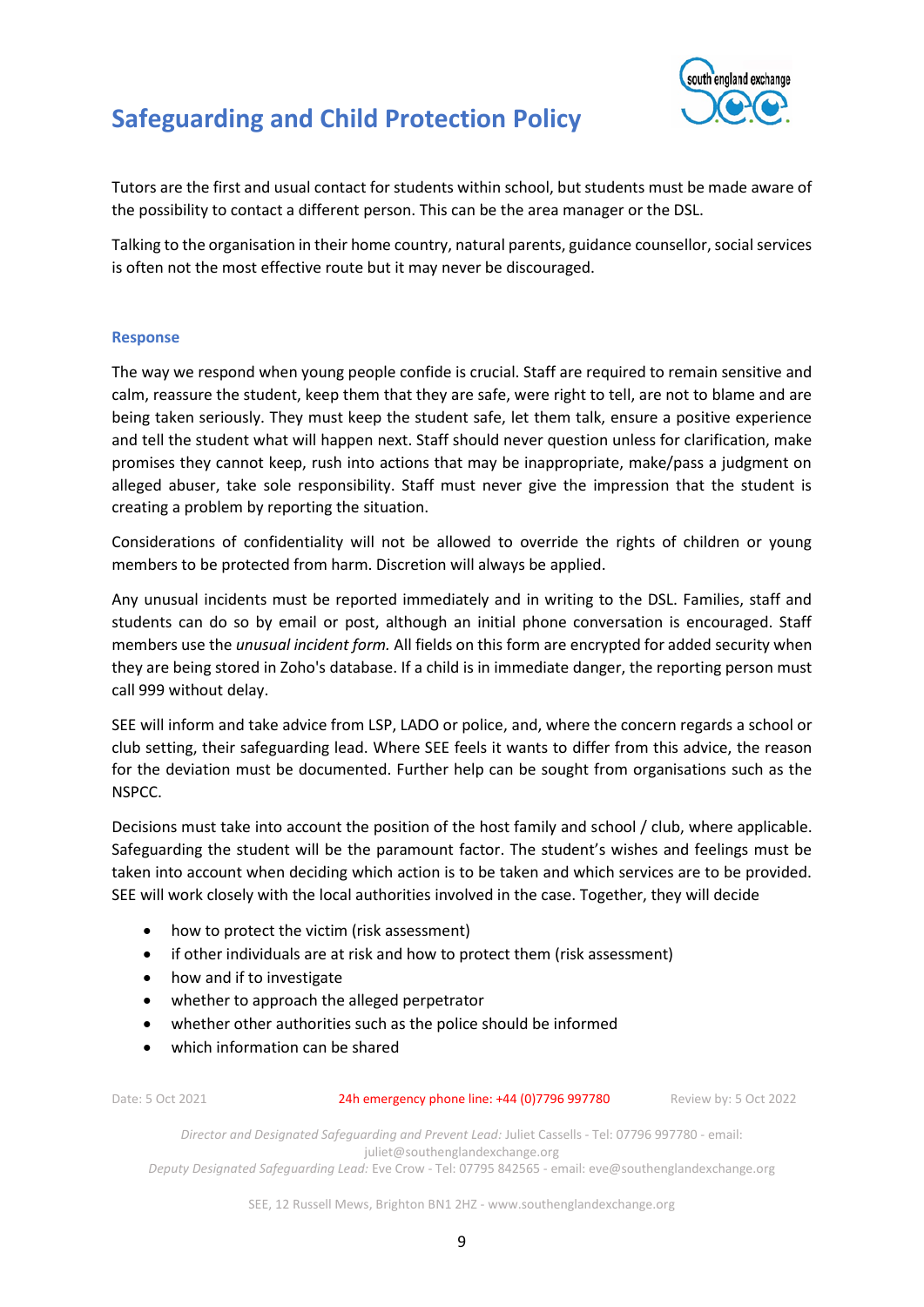

- how to manage public interest, if any
- resulting actions regarding the perpetrator
- how to support the victim (including early help, referral to social care)

The DSL must decide whether to inform the partner organisation abroad, natural family, host family, police and enter that decision and the reason for it on the unusual incident report. Any further developments must be communicated without undue delay to all parties who have been informed of the issue.

It must be remembered that SEE has a duty of care not only towards its students but also towards all employees.

One student should never be aware of another student's affairs.

If allegations are made against a member of staff, the procedure set out in the Staff discipline and sanctions policy of SEE owned Brighton International School will apply. Please also see the Whistleblowing Policy.

### **Reporting**

If a crime is alleged to have been committed, BIS will involve the police.

If a person in regulated activity has been dismissed due to a safeguarding issue or would have been had they not resigned, it is SEE' legal duty to refer this to the Disclosure and Barring Service.

### **Specific procedures for peer-on-peer abuse**

SEE aims to prevent peer-on-peer abuse by integrating students from all backgrounds and nationalities on cultural trips. All students are made aware of the school's safeguarding policy, anti-bullying policy and behaviour policy. Host families are equally informed about the relevant policies on the website and through the Host Family handbook.

SEE has a no-tolerance approach to peer-on-peer abuse. It should never be passed off as "banter", "just having a laugh", "part of growing up" or "boys being boys" as this can lead to a culture of unacceptable behaviours and an unsafe environment for children. It is recognised that males are more likely to be perpetrators and females victims, but all forms of abuse are inacceptable and will be dealt with. Everyone is encouraged to come forward and report incidents. Abuse often goes unreported because victims and bystanders feel they will not be supported.

Date: 5 Oct 2021 24h emergency phone line: +44 (0)7796 997780 Review by: 5 Oct 2022

*Director and Designated Safeguarding and Prevent Lead:* Juliet Cassells - Tel: 07796 997780 - email: juliet@southenglandexchange.org *Deputy Designated Safeguarding Lead:* Eve Crow - Tel: 07795 842565 - email: eve@southenglandexchange.org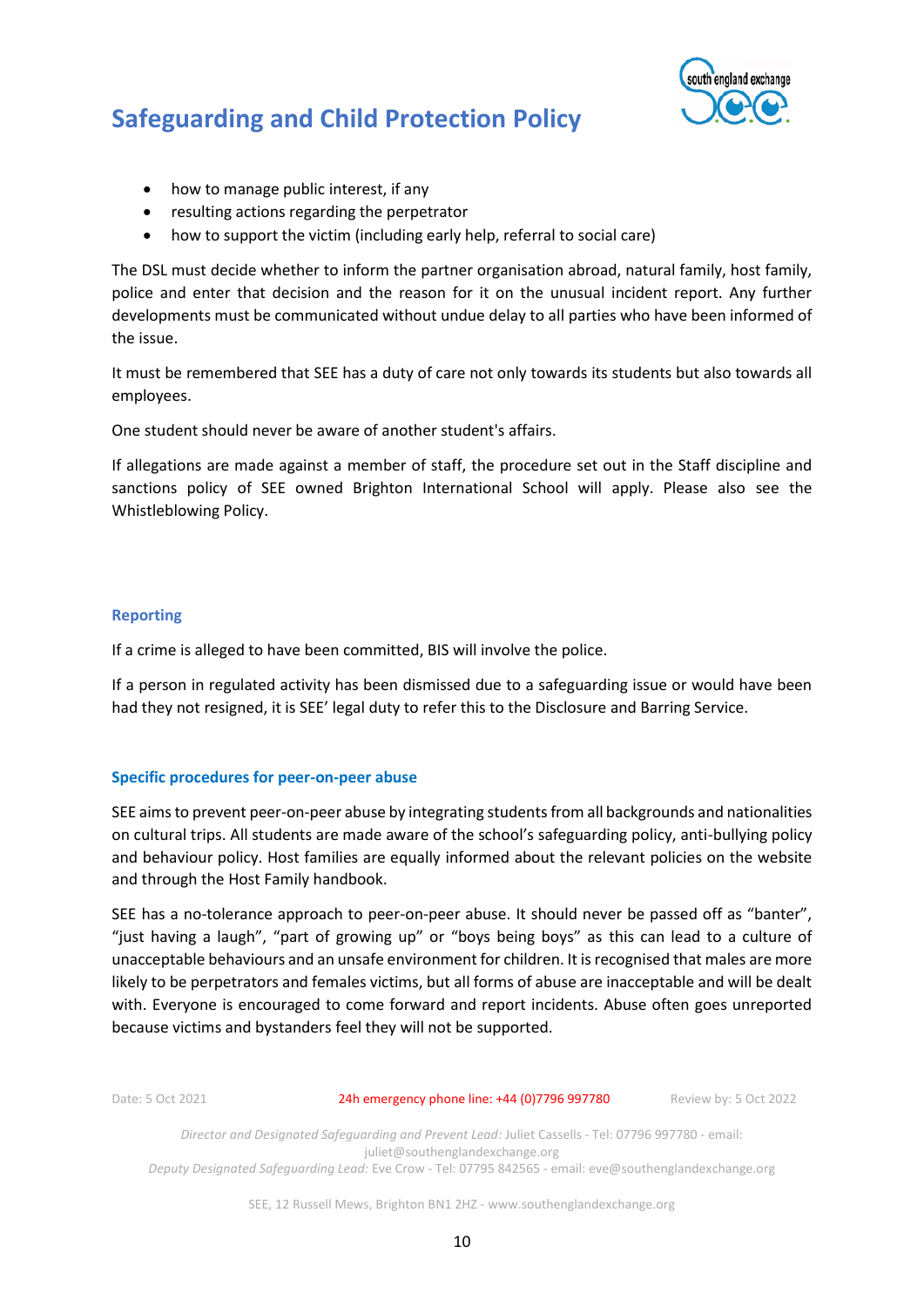

In the alleged case of peer-on-peer abuse, SEE will make an immediate risk and needs assessment, taking into account the risk to the victim, their protection and support, the risk to the alleged perpetrator and to all other school or host family members. The needs of all persons concerned, including their physical and mental wellbeing and their continued education, will be taken into account. On this basis, it will be decided how to process whilst the case is being investigated. For example, it may be expedient to separate alleged perpetrator and victim.

Decisions are taken after considering the following factors: the wishes of the victim, the nature of the incident (is it a crime?), the respective ages of the students, any imbalance between the children (such as age, maturity, confidence, ability), the fact whether the incident is a on-off case or part of a pattern of abuse, the presence of continued risk to the victim or other persons and the wider community context).

Sanctions may include ending the programme for the aggressor.

Reporting: it may be felt that the case can be managed internally if the persons involved do not need early help intervention but would benefit from pastoral support provided by the DSL or the Personal Development Manager. If this is not deemed sufficient, early help must be sought from the local authorities. Where a child has been harmed, is at risk of harm or is in immediate danger, SEE's DSL will inform the LADO (see contact details at the end of this policy). If a crime has been committed, SEE will inform the police in cooperation with the LADO. Only where a child is in immediate serious danger, staff are encouraged to call 999 themselves.

The victim will be supported throughout the process and after by the school's pastoral care team working closely with the local authority's social services.

### **Raising Concerns**

Students, host families, social workers, natural families, partner organisations and staff are encouraged to raise concerns about policy, procedures and personnel. If we have a gap in our system, we want to know about it and address the problem. A no blame approach will always be applied.

Please also see the Whistleblowing Policy.

### **Records**

BIS keeps the following records:

Date: 5 Oct 2021 24h emergency phone line: +44 (0)7796 997780 Review by: 5 Oct 2022

*Director and Designated Safeguarding and Prevent Lead:* Juliet Cassells - Tel: 07796 997780 - email: juliet@southenglandexchange.org *Deputy Designated Safeguarding Lead:* Eve Crow - Tel: 07795 842565 - email: eve@southenglandexchange.org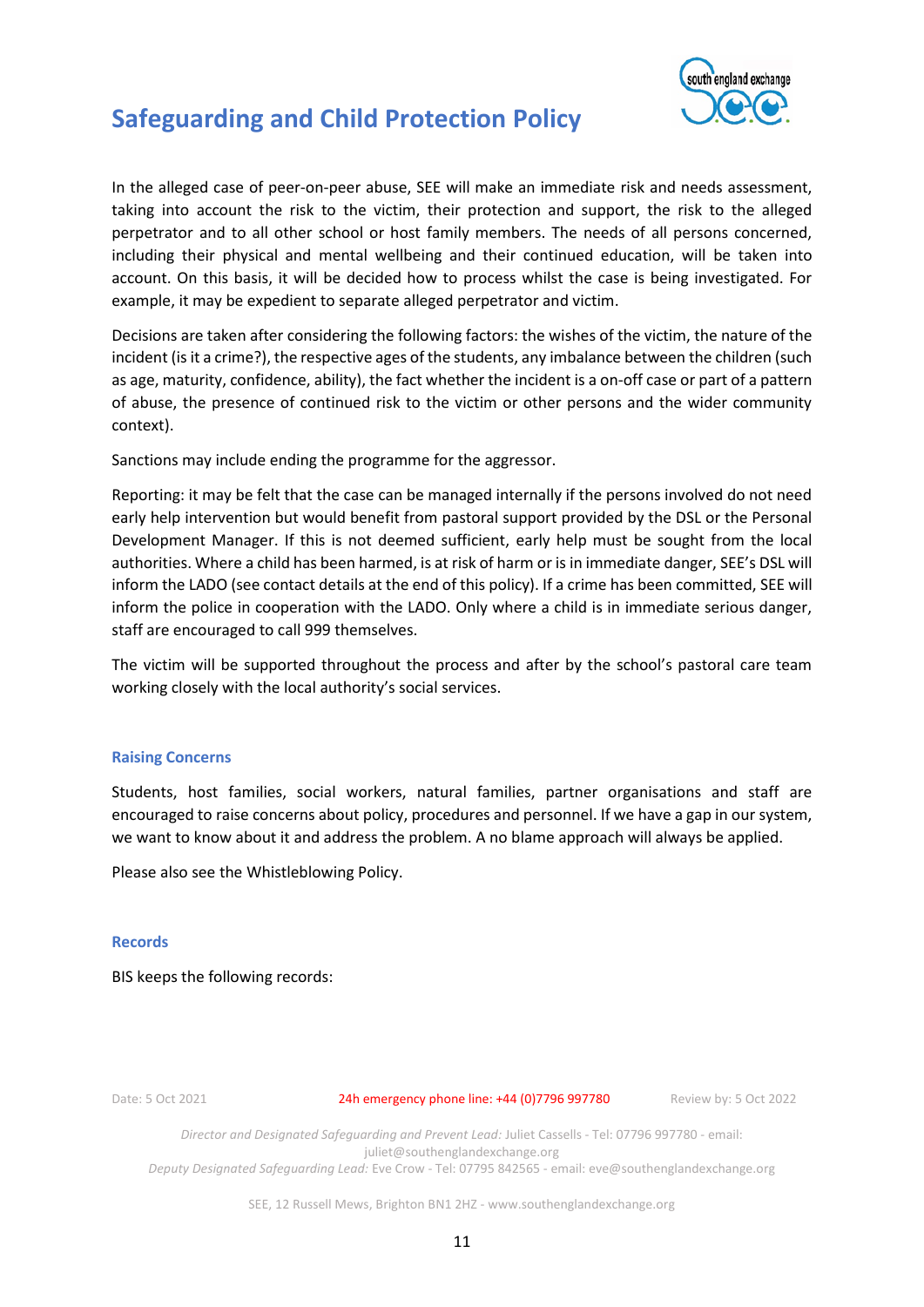

| <b>Type</b>           | To include                      | <b>Where kept</b>         | <b>Retention period</b>    |
|-----------------------|---------------------------------|---------------------------|----------------------------|
| Safeguarding policy   | All policy changes              | Current: on website       | 10 years                   |
|                       |                                 | Old versions: on Google   |                            |
|                       |                                 | Drive                     |                            |
| and<br>Concerns       | Summary of concern              | Unusual incident form     | 10<br>unless<br>years      |
| incidents             | How was it followed             | on Zoho, paper records    | concern is found to be     |
|                       | up?                             | in safe.                  | false or malicious in      |
|                       | Decision taken                  |                           | which case the record      |
|                       | Reasons for decision            |                           | will be deleted            |
|                       | Outcome                         |                           |                            |
| Staff and HF training | Date                            | Database<br>(host<br>Zoho | 10 years                   |
|                       | Level                           | families)                 |                            |
|                       | Renewal training                | Google Drive (staff)      |                            |
| DBS and Barred List   | Date                            | In SEE's account<br>on    | 10 years                   |
| Checks                | Level                           | www.ukcrbs.co.uk          | <b>KCRBS</b><br>has<br>own |
|                       | <b>Risk</b><br>if<br>assessment | Summary of outcome        | retention period           |
|                       | certificate<br>has<br>an        | on Zoho HF database       |                            |
|                       | entry                           | Risk<br>assessments<br>on |                            |
|                       |                                 | Google Drive              |                            |
|                       |                                 | Central<br>Recruitment    |                            |
|                       |                                 | Record                    |                            |

For data protection of records please see SEE's Data protection policy.

### **Information Sharing**

Information sharing is vital in identifying and tackling all forms of abuse and neglect, and in promoting children's welfare, including their educational outcomes.

Information will be shared with schools, other settings where an incident has taken place, the local authorities and the police if and when they are fulfilling a legal obligation to investigate and support.

### **Site Safety (The Hub)**

SEE requires every visitor to the site to sign in at reception. Visitors will never be left unsupervised unless the visitor can demonstrate recent (no older than 3 years) clearance by the Disclosure and Barring Service.

Date: 5 Oct 2021 24h emergency phone line: +44 (0)7796 997780 Review by: 5 Oct 2022

*Director and Designated Safeguarding and Prevent Lead:* Juliet Cassells - Tel: 07796 997780 - email: juliet@southenglandexchange.org *Deputy Designated Safeguarding Lead:* Eve Crow - Tel: 07795 842565 - email: eve@southenglandexchange.org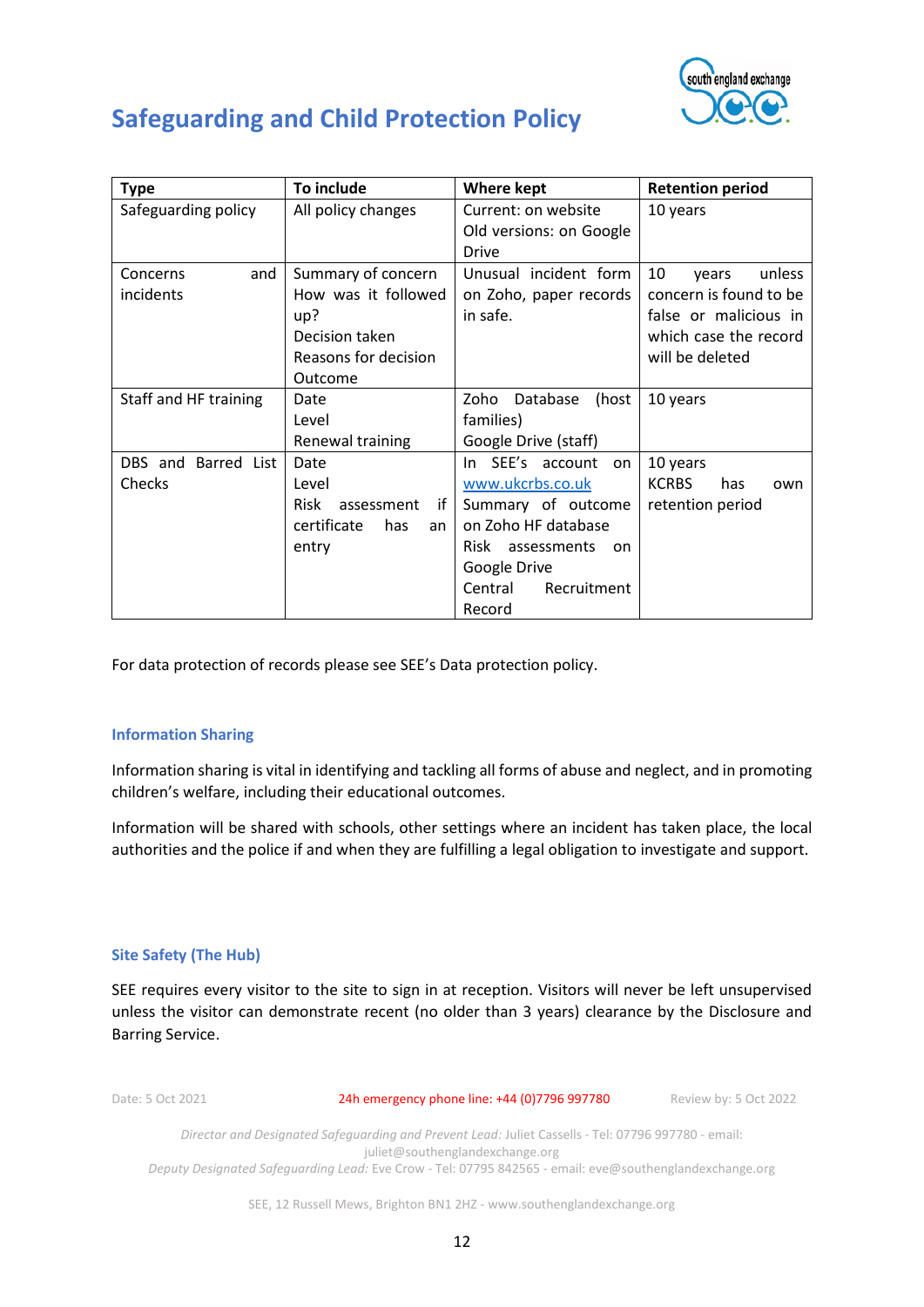

### **List of defined terms**

- Child / Young Person- anyone under the age of 18
- Child protection preventing and responding to violence, exploitation and abuse against children
- Safeguarding action that is taken to promote the welfare of children and protect them from harm, e.g.: protecting children from abuse and maltreatment, preventing harm to children's health or development, ensuring children grow up with the provision of safe and effective care.
- "DSL" Designated Safeguarding Lead: a senior member of staff who takes lead responsibility for safeguarding. The DSL receives regular specialist training to enable them to carry out their duties. The DSL or their deputy is available 24h on the phone. It is the DSL's duty to provide advice to staff, host families and students, to liaise with authorities and to make decisions for the safety of students such as relocations, seeking medical help, organising support of any kind. SEE's DSL is Juliet Cassells (24 hour hotline: 07796 997780, juliet@southenglandexchange.org), deputy DSL is Eve Crow (07795 842565, eve@southenglandexchange.org)
- "LSP" Local Safeguarding Partner
- "LADO" Local Authority Designated Officer"

#### **List of LSP contact details**

BERKSHIRE

West Berkshire:

Esther.Blake@brighterfuturesforchildren.org

child@westberks.gov.uk

Phone No (West Berkshire Child Protection Line): 01635 503090 (out of hours: 01344 786543) Address: West Berkshire Local Safeguarding Children's Board, West Berkshire Council, West Street House, Newbury, RG14 1BD

#### Reading:

Brighter Futures for Children, Bridge Street, Reading RG1 2LU CSPOA@brighterfuturesforchildren.org

Tel: 0118 937 3641 (out of hours: 01344 786543)

#### BUCKINGHAMSHIRE

Buckingham Safeguarding Children Partnership, Walton Street, Aylesbury, Bucks, HP20 1UA Tel: 01296 383962 (out of hours: 0800 999 7677)

secure-cypfirstresponse@buckscc.gov.uk

### DORSET

BCP MASH (Bournemouth and Poole Multi Agency Safeguarding Hub): 01202 735046. (Out of hours: 01202 738256)

childrensfirstresponse@bcpcouncil.gov.uk or childrensoohs@bcpcouncil.gov.uk Mash Dorset Police: 01202 222 222

Date: 5 Oct 2021 24h emergency phone line: +44 (0)7796 997780 Review by: 5 Oct 2022

*Director and Designated Safeguarding and Prevent Lead:* Juliet Cassells - Tel: 07796 997780 - email: juliet@southenglandexchange.org

*Deputy Designated Safeguarding Lead:* Eve Crow - Tel: 07795 842565 - email: eve@southenglandexchange.org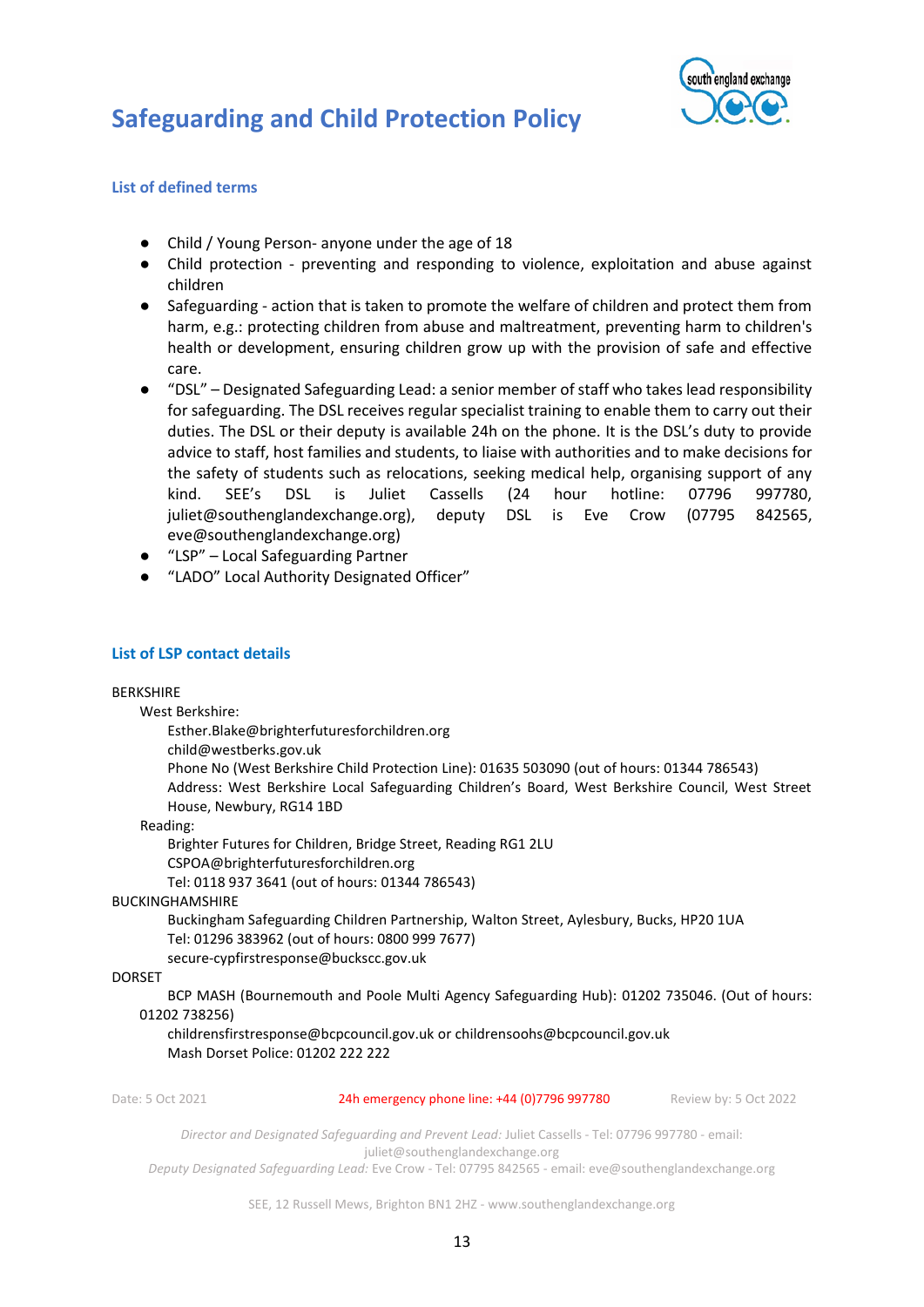

| <b>KENT</b>                                        |                                                                                                     |                       |
|----------------------------------------------------|-----------------------------------------------------------------------------------------------------|-----------------------|
|                                                    | KSCMP (Kent Safeguarding Children Multi-Agency Partnership): Room 2.71, Sessions House, Maidstone,  |                       |
| <b>ME14 1XQ</b>                                    |                                                                                                     |                       |
| kscmp@kent.gov.uk                                  |                                                                                                     |                       |
| Tel: 03000 42 11 26 (out of hours: 03000 419191)   |                                                                                                     |                       |
| <b>OXFORDSHIRE</b>                                 |                                                                                                     |                       |
| Accountable Officer, Clinical Commissioning Group; | Yvonne Rees, Chief Executive of Oxfordshire County Council;                                         |                       |
|                                                    | John Campbell, Chief Constable, delegated to Timothy De Meyer, Assistant Chief Constable, Thames    |                       |
| <b>Valley Police</b>                               |                                                                                                     |                       |
| Tel: 01865 815843                                  |                                                                                                     |                       |
| Email: oscb@oxfordshire.gov.uk                     |                                                                                                     |                       |
|                                                    |                                                                                                     |                       |
| SOMERSET                                           |                                                                                                     |                       |
| childrens@somerset.gov.uk                          |                                                                                                     |                       |
|                                                    | Tel No for DSLs: 0300 123 3078, otherwise 01823 355803                                              |                       |
| <b>SUFFOLK</b>                                     |                                                                                                     |                       |
|                                                    | Suffolk Safeguarding Partnership, Endeavour House, 8 Russell Road, Ipswich IP1 2BX                  |                       |
| Tel: 0808 800 4005                                 |                                                                                                     |                       |
|                                                    | Online via contact form: https://suffolksp.org.uk/concerned/#Public                                 |                       |
| <b>SUSSEX</b>                                      |                                                                                                     |                       |
| <b>West Sussex</b>                                 |                                                                                                     |                       |
|                                                    | West Sussex Safeguarding Children Partnership - Integrated Front Door                               |                       |
| Email: wschildrenservice@WestSussex.gov.uk         |                                                                                                     |                       |
|                                                    | Telephone: 01403 229900; out of hours: 0330 222 6664 and 07711 769657                               |                       |
| <b>East Sussex</b>                                 |                                                                                                     |                       |
|                                                    | · East Sussex Safeguarding Children Partnership, East Sussex County Council, County Hall, St Anne's |                       |
| Crescent, Lewes, East Sussex, BN7 1SG              |                                                                                                     |                       |
|                                                    | ESSCP.Contact@eastsussex.gov.uk; Telephone: 01273 481544                                            |                       |
| <b>WILTSHIRE</b>                                   |                                                                                                     |                       |
|                                                    | Wiltshire Safeguarding Children Board, Wiltshire Council, 2nd Floor, County Hall, Bythesea Road,    |                       |
| Trowbridge, Wiltshire BA14 8JN                     |                                                                                                     |                       |
| Chair: Mark Gurrey                                 |                                                                                                     |                       |
| Tel: 0300 456 0108 (out of hours: 0300 456 0100)   |                                                                                                     |                       |
| <b>WORCESTERSHIRE</b>                              |                                                                                                     |                       |
| Derek Benson: DBenson@worcestershire.gov.uk        |                                                                                                     |                       |
| Family Front Door Referral Team: 01905 822666      |                                                                                                     |                       |
| Out of hours: 01905 768020                         |                                                                                                     |                       |
|                                                    |                                                                                                     |                       |
| <b>List of LADO contact details</b>                |                                                                                                     |                       |
|                                                    |                                                                                                     |                       |
| <b>BERKSHIRE</b>                                   |                                                                                                     |                       |
| West Berkshire:                                    |                                                                                                     |                       |
| lado@westberkshire.gov.uk                          |                                                                                                     |                       |
| Tel: 01635 503153                                  |                                                                                                     |                       |
| Reading:                                           |                                                                                                     |                       |
| lado@brighterfuturesforchildren.org                |                                                                                                     |                       |
| Date: 5 Oct 2021                                   | 24h emergency phone line: +44 (0)7796 997780                                                        | Review by: 5 Oct 2022 |
|                                                    |                                                                                                     |                       |

*Director and Designated Safeguarding and Prevent Lead:* Juliet Cassells - Tel: 07796 997780 - email: juliet@southenglandexchange.org

*Deputy Designated Safeguarding Lead:* Eve Crow - Tel: 07795 842565 - email: eve@southenglandexchange.org